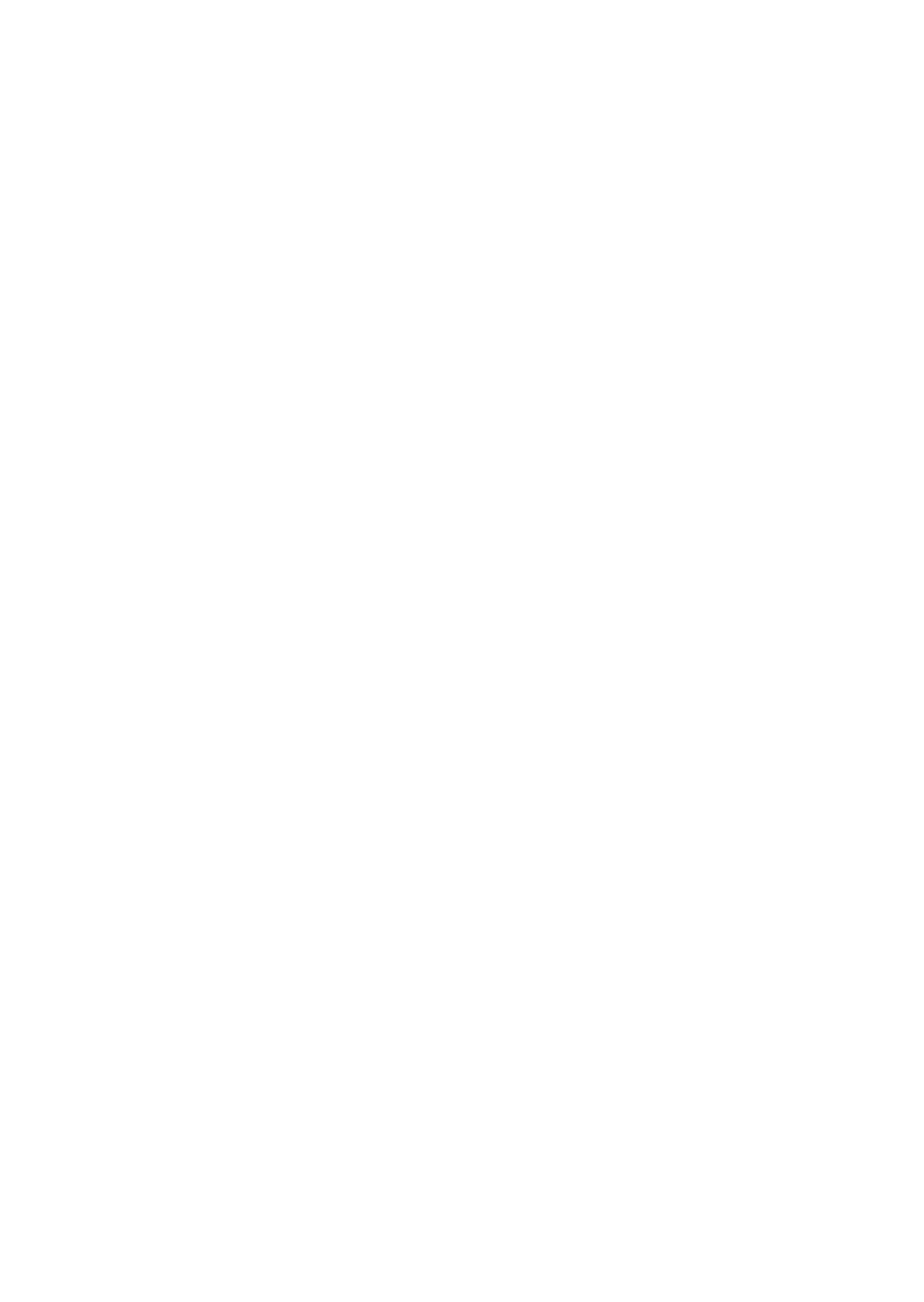

## **TRANSPORT (TOUR OPERATORS AND TRAVEL AGENTS) ACT 1982**

#### **REVISED**

### **Updated to 30 March 2022**

# ARRANGEMENT OF SECTIONS

#### [PART](#page-4-0) I

#### PRELIMINARY AND GENERAL

- Section
- [1.](#page-4-1) Short title and [commencement.](#page-4-1)
- [2.](#page-4-2) [Interpretation.](#page-4-2)
- [3.](#page-6-0) [Expenses.](#page-6-0)

## [PART](#page-6-1) II

#### **LICENCES**

- [4.](#page-6-2) [Restriction](#page-6-2) on carrying on business as tour operator.
- [5.](#page-6-3) [Restriction](#page-6-3) on carrying on business as travel agent.
- Requirements on a retailer or organiser of packages established in another Member State carrying on business in State. 5A.
- [6.](#page-7-0) [Licences.](#page-7-0)
- [7.](#page-7-1) Power to make [regulations](#page-7-1) in relation to licences.
- [8.](#page-8-0) [Revocation](#page-8-0) and varying of terms and conditions of licences.
- [9.](#page-8-1) [Appeals.](#page-8-1)
- [10.](#page-9-0) Revocation of licence in certain [circumstances.](#page-9-0)
- [11.](#page-9-1) Power of entry and [inspection.](#page-9-1)
- [12.](#page-9-2) [Fees.](#page-9-2)

# [PART](#page-9-3) III

## THE BOND

- [13.](#page-9-4) The [Bond.](#page-9-4)
- 13A. Security for package travel and linked travel arrangements.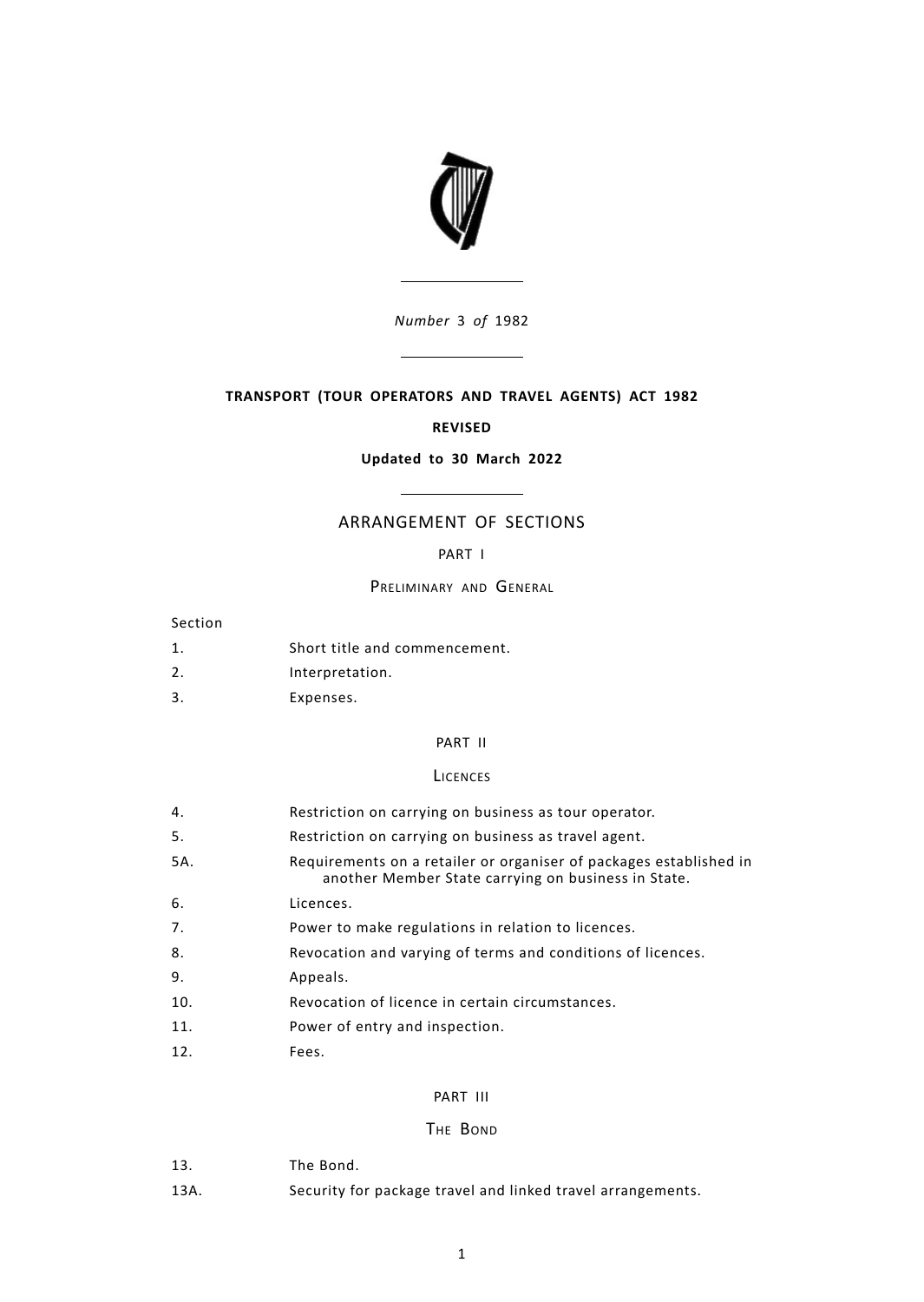[14.](#page-10-0) [Requirements](#page-10-0) in relation to the Bond.

# [PART](#page-10-1) IV

# TRAVELLERS' PROTECTION FUND

| 15.  | Travellers' Protection Fund.                 |
|------|----------------------------------------------|
| 16.  | Contributions to Fund.                       |
| 16A. | Minister's discretion to contribute to Fund. |
| 17.  | Resources of the Fund.                       |
| 18.  | Disbursements from Fund.                     |
| 19.  | Investment of money of Fund                  |

# [PART](#page-14-0) V

# **MISCELLANEOUS**

| 20. | Offence - contravening section 4 or 5 and penalties.                               |
|-----|------------------------------------------------------------------------------------|
| 21. | Provisions in relation to offences.                                                |
| 22. | Indictment of bodies corporate.                                                    |
| 23. | Provisions as to proceedings in court or in liquidation.                           |
| 24. | Payments to Fund and Bond not part of tour operator's or travel<br>agent's assets. |
| 25. | Orders and regulations.                                                            |
|     |                                                                                    |

ACTS REFERRED TO

| Criminal Procedure Act, 1967       | 1967. No. 12 |
|------------------------------------|--------------|
| Public Offices Fees Act, 1879      | 1879. c. 58  |
| Petty Sessions (Ireland) Act, 1851 | 1851. c. 93  |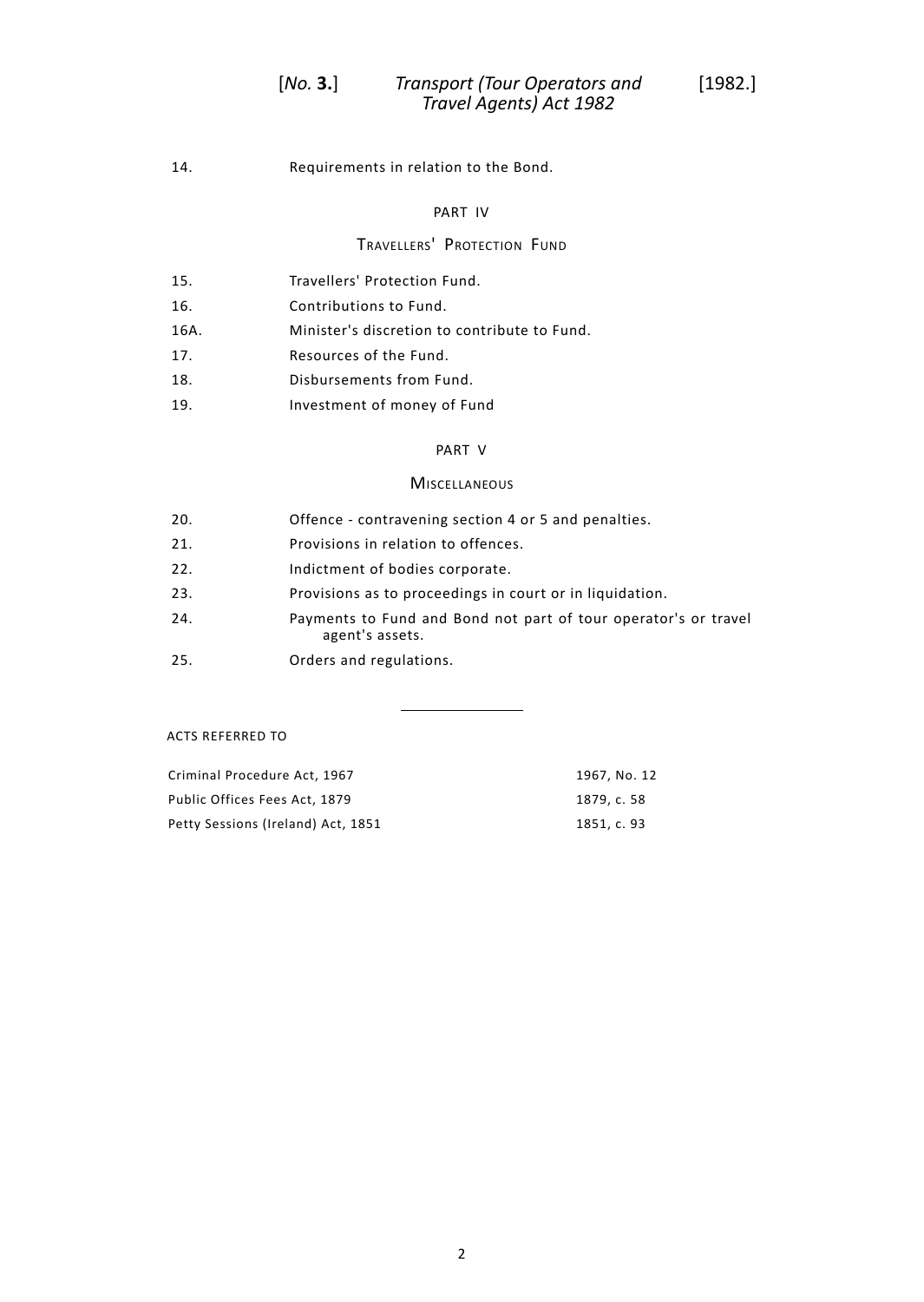

### **TRANSPORT (TOUR OPERATORS AND TRAVEL AGENTS) ACT 1982**

#### **REVISED**

#### **Updated to 30 March 2022**

AN ACT TO PROVIDE FOR THE REGULATION OF THE TRAVEL TRADE AND FOR THE PROTECTION OF CUSTOMERS OF TOUR OPERATORS AND TRAVEL AGENTS, FOR THOSE PURPOSES TO ENABLE THE MINISTER FOR TRANSPORT TO ISSUE LICENCES TO TOUR OPERATORS AND TRAVEL AGENTS, AND TO REQUIRE TOUR OPERATORS AND TRAVEL AGENTS TO ENTER INTO AND MAINTAIN BONDS, TO PROVIDE FOR THE ESTABLISHMENT OF A FUND TO BE KNOWN AS THE TRAVELLERS' PROTECTION FUND AND FOR THE PAYMENT OF CONTRIBUTIONS BY TOUR OPERATORS TOWARDS THE RESOURCES OF THAT FUND: AND TO PROVIDE FOR OTHER MATTERS CONNECTED WITH THE FOREGOING. [30*th March*, 1982]

<span id="page-4-1"></span><span id="page-4-0"></span>BE IT ENACTED BY THE OIREACHTAS AS FOLLOWS:

## PART I

#### PRELIMINARY AND GENERAL

Short title and commencement. Act, 1982. **1.** — (1) This Act may be cited as the Transport (Tour Operators and Travel Agents)

> <span id="page-4-2"></span>(2) This Act shall come into operation on such day or days as may be fixed therefor by order or orders of the Minister, either generally or by reference to a particular purpose or provision or mode of transport and different days may be so fixed for different purposes and different provisions of this Act.

Interpretation. **2.**  $-$  (1) In this Act-

F1**[**"Act of 1995" means the Package Holidays and Travel Trade Act 1995;**]**

"the Bond" has the meaning specified in *[section](#page-9-4) 13* of this Act;

F2**[**"carrier" means a person F3**[**(other than a package provider where the package includes transport commencing in the State to destinations outside the State or Northern Ireland)**]** whose principal business is the provision of transport by land, sea or air on aircraft, vessels or other modes of transport owned and operated by such person;**]**

F1**[**"Directive" means Directive (EU) No. 2015/2302 of the European Parliament and the Council of 25 November 2015 on package travel and linked travel arrangements<sup>1</sup>;

<sup>1</sup> OJ No. L 326, 11.12.2015, p. 1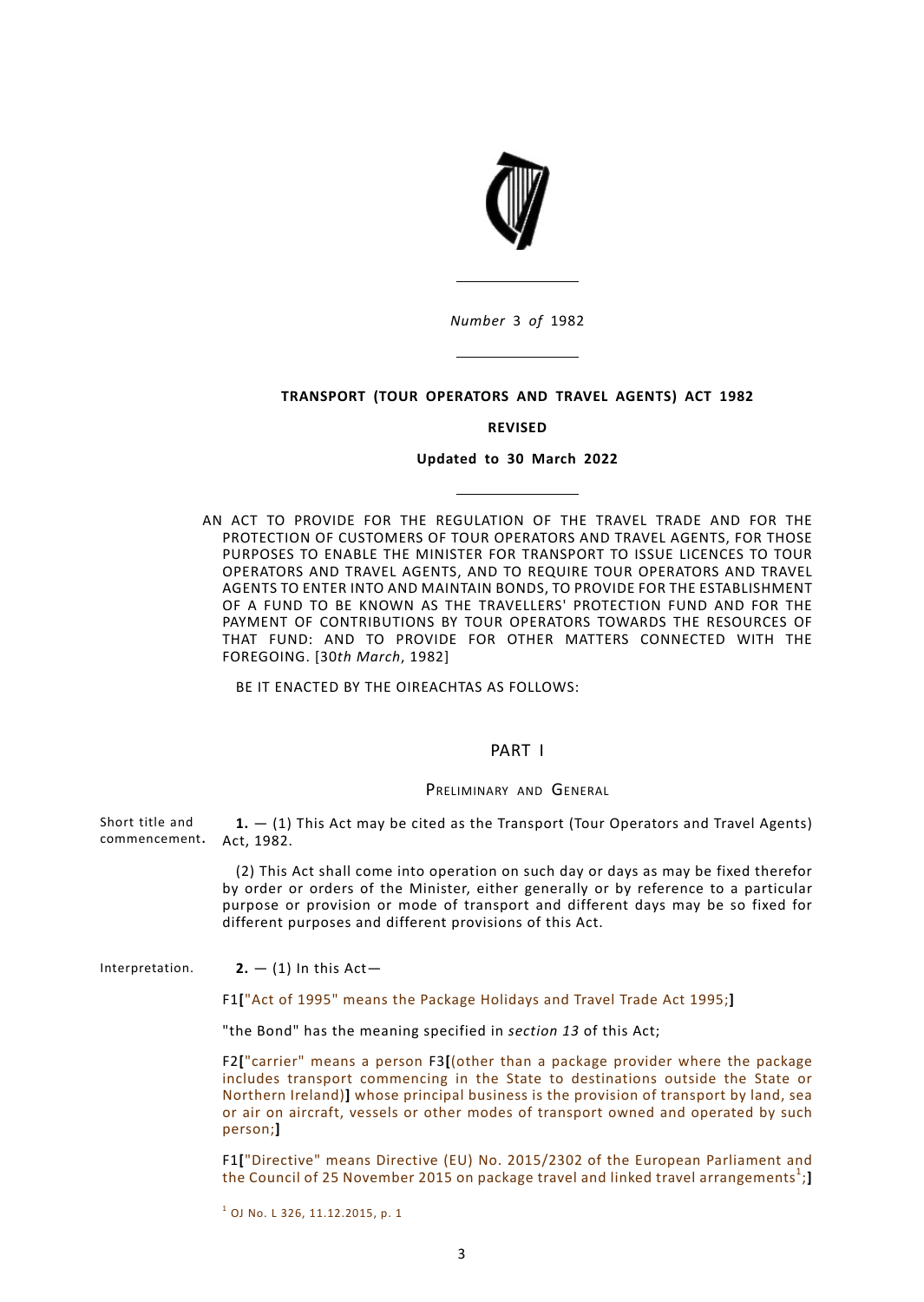PT. I S. 2 [*No.* **3.**]

"the Fund" means the Travellers' Protection Fund established pursuant to *[section](#page-11-0) 15* of this Act;

F1**[**"linked travel arrangement" has the meaning assigned to it by the Act of 1995.**]**

F4**[**"insolvency" has the meaning assigned to it by the Act of 1995;**]**

F2**[**"the Minister" means the Minister for Transport, Energy and Communications;**]**

F5**[**"organiser" has the meaning assigned to it by the Act of 1995;**]**

F2**[**"overseas travel contract" means a contract for the carriage of a party to the contract (with or without any other person) by air, sea or land transport commencing in the State to a place outside the State or Northern Ireland, whether the provision of the carriage is the sole subject matter of the contract or is associated with the provision thereunder of any accommodation, facility or service;**]**

F5**[**"package" has the meaning assigned to it by the Act of 1995;**]**

F6**[**...**]**

F4**[**"package travel contract" has the meaning assigned to it by the Act of 1995;

"repatriation" has the meaning assigned to it by the Act of 1995;**]**

F5**[**"retailer" has the meaning assigned to it by the Act of 1995;**]**

F7**[**"sufficient evidence of security", in relation to a package, means sufficient evidence of security for the refund of money paid over and for the repatriation of a consumer in the event of insolvency of the retailer or organiser of the package in compliance with the requirements of—

- (*a*) section 22 of the Package Holidays and Travel Trade Act 1995, or
- (*b*) if the retailer or organiser is established in another Member State, measures giving effect to Article 7 of Council Directive No. 90/314/EEC of 13 June 1990<sup>1</sup>in the other Member State;

F2**[**"tour operator" means a person other than a carrier who arranges for the purpose of selling or offering for sale to any person accommodation for travel by air, sea or land transport commencing in the State to destinations outside the State or Northern Ireland or who holds himself out by advertising or otherwise as one who may make available such accommodation, either solely or in association with other accommodation, facilities or other services;**]**

F1**[**"trader facilitating linked travel arrangements" shall be construed in accordance with section 22A of the Act of 1995;**]**

F2**[**"travel agent" means a person other than a carrier who as agent sells or offers to sell to, or purchases or offers to purchase on behalf of, any person, accommodation on air, sea or land transport commencing in the State to destinations outside the State or Northern Ireland or who holds himself out by advertising or otherwise as one who may make available such accommodation, either solely or in association with other accommodation, facilities or services;**]**

F4**[**"traveller" has the meaning assigned to it by the Directive;**]**

(2) For the purpose of this Act, a person shall be deemed to be a customer of a tour operator or travel agent if he has made any payment, either directly or indirectly, to the tour operator or travel agent, under or with the intention of entering into an overseas travel contract.

(3) For the purposes of this Act, a loss or liability incurred by a customer of a tour operator or travel agent is a loss or liability incurred in connection with an overseas

<sup>1</sup> OJ No. L158, 23.6.1990, p. 59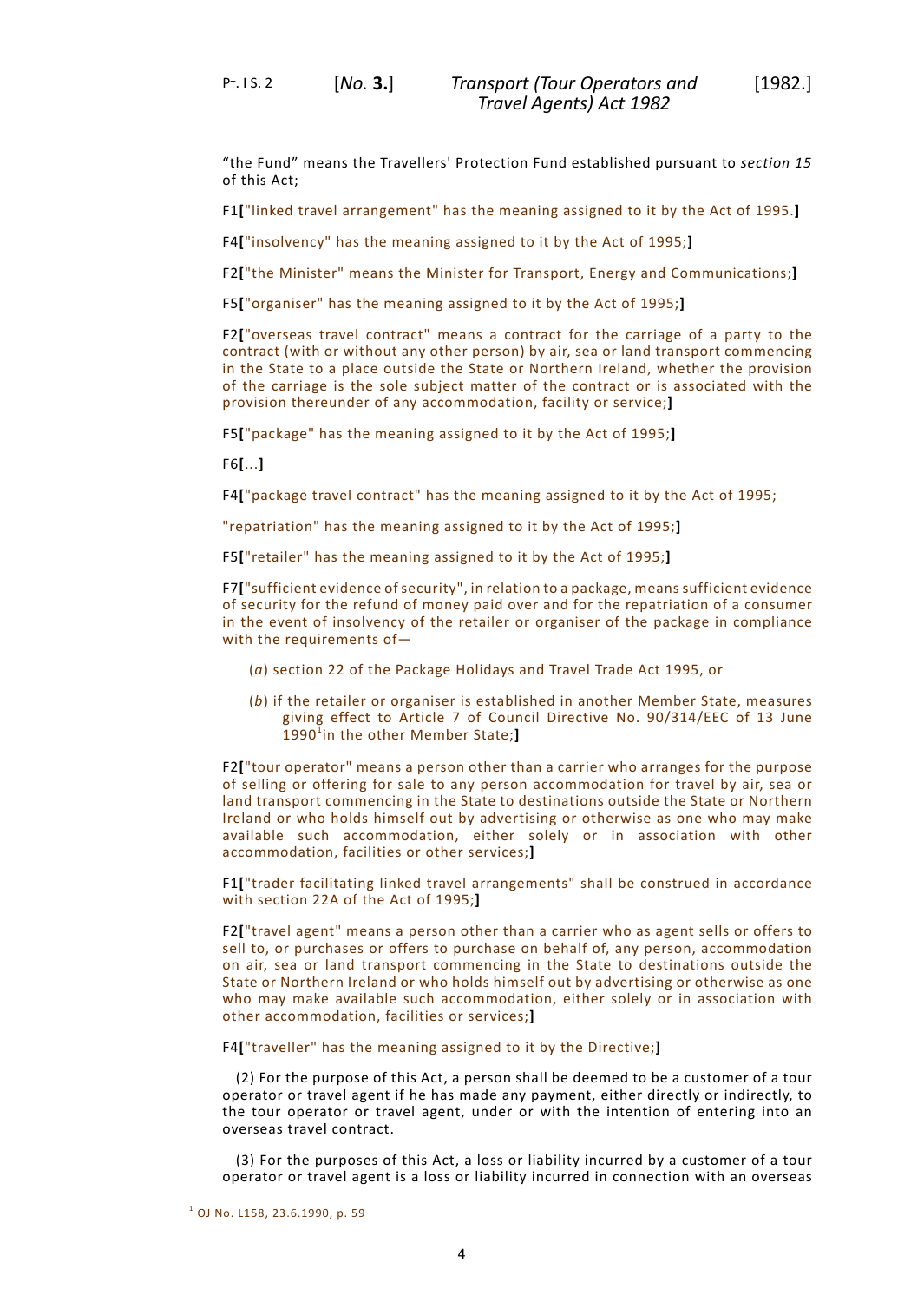travel contract if it results from the inability or failure of the tour operator or travel agent to meet his financial or contractual obligations in relation to the overseas travel contract.

(4) For the purposes of this Act " the inability or failure of a tour operator or travel agent to meet his financial or contractual obligations " means that, in relation to that tour operator or travel agent, one or more of the following events has occurred—

- (*a*) a petition is granted by a court for the compulsory winding up of the business of the tour operator or travel agent,
- (*b*) the tour operator or travel agent by reason of being unable to fulfil his financial obligations seeks a voluntary winding up of his business or has convened a meeting of his creditors for the purpose of considering a settlement of his liabilities to such creditors,
- (*c*) a receiver is appointed over the assets of the tour operator or travel agent,
- (*d*) the tour operator or travel agent has failed to discharge his debts or is unable to discharge his debts or has ceased to carry on business by reason of his inability to discharge his debts,
- (*e*) the tour operator or travel agent has committed an act of bankruptcy,
- <span id="page-6-0"></span>(*f*) the Minister has reasonable grounds for believing that, having regard to all the circumstances, the tour operator or travel agent is unable to, or has failed to, carry out his obligations to his customers in relation to an overseas travel contract.

<span id="page-6-1"></span>

Expenses. **3.** — Any expenses incurred by the Minister in the administration of this Act shall, to such extent as may be sanctioned by the Minister for Finance, be paid out of moneys provided by the Oireachtas.

## PART II

#### LICENCES

<span id="page-6-2"></span>F8**[**Restriction on carrying on business as tour operator. **4.** — A person established in the State, shall not carry on business as a tour operator in the State or hold himself or herself out, by advertisement or otherwise, as carrying on such business unless he or she—

- <span id="page-6-3"></span>(*a*) is the holder of a licence granted under section 6 to carry on such business, or
- F9**[**(*b*) is an organiser or a trader facilitating linked travel arrangements and has provided security in accordance with section 22 or 22A of the 1995 Act.**]]**

F10**[**Restriction on carrying on business as travel agent. **5.** — A person established in the State, shall not carry on business as a travel agent in the State or hold himself or herself out, by advertisement or otherwise, as carrying on such business unless he or she—

- (*a*) is the holder of a licence granted under *section 6* to carry on such business, or
- F11**[**(*b*) is an organiser or a trader facilitating linked travel arrangements and has provided security in accordance with section 22 or 22A of the 1995 Act.**]]**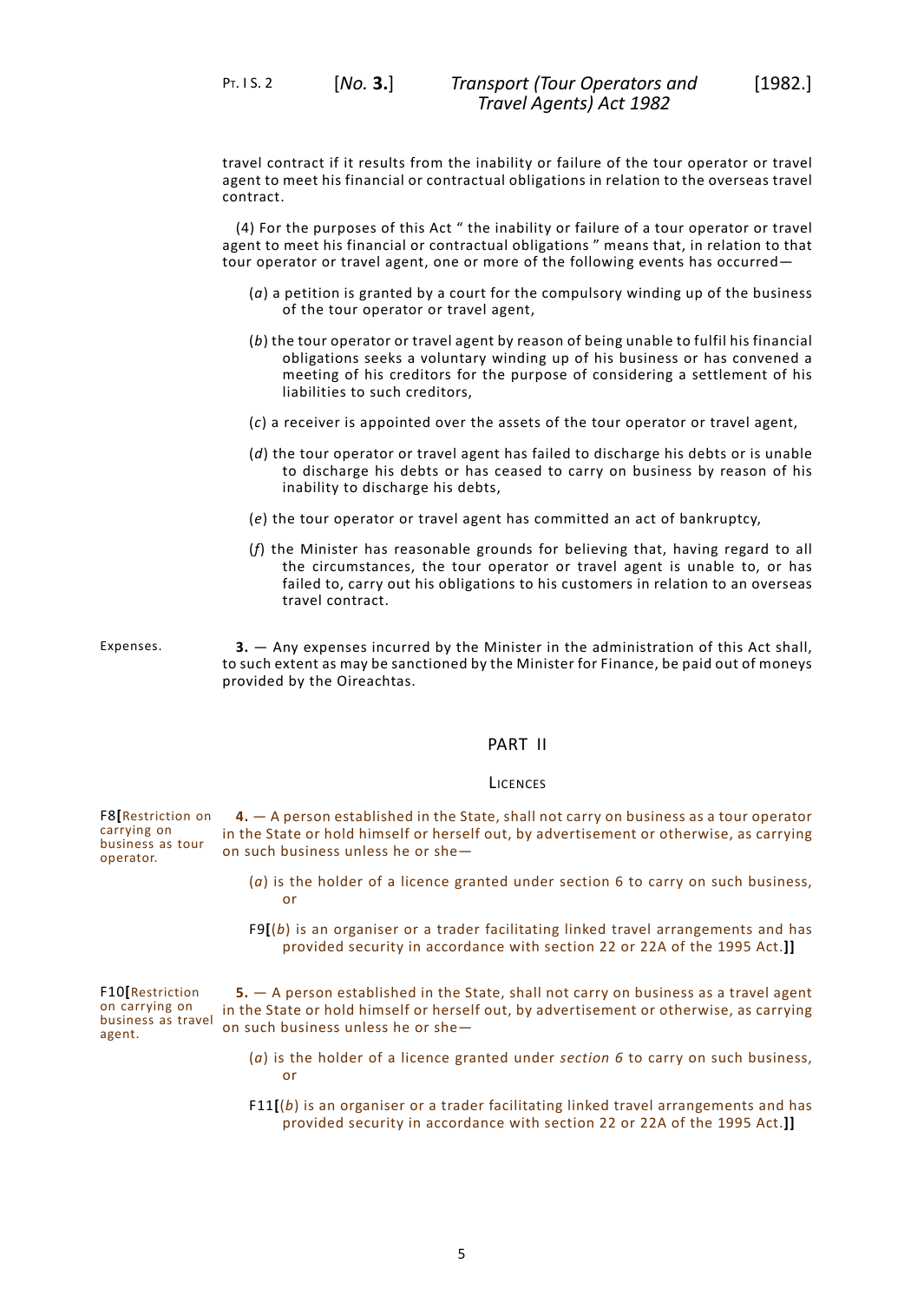PT. II S. 5 [*No.* **3.**]

F12**[**Requirements F13**[5A.** —(1) A tour operator or travel agent, whose place of establishment is in on a retailer or organiser of packages established in another Member State carrying on business in State

another Member State, other than an organiser of packages or a trader facilitating linked travel arrangements, may carry on business in the State, including on a temporary basis, either physically or at a distance.

<span id="page-7-0"></span>(2) In this section, "carry on business in the State" means the sale of travel services in the State for travel which commences within the State to destinations outside the State.**]]**

Licences. **6.** — (1) The Minister shall grant a licence to carry on business as a tour operator or as a travel agent to a person if he is satisfied that such person complies with the requirements of this Act.

> (2) The Minister shall refuse a licence to carry on business as a tour operator or as a travel agent if he is not satisfied that such person complies with the requirements of this Act.

> (3) Without prejudice to the generality of *subsection (2)* of this section, the Minister shall refuse a licence under this Act to a person if he is not satisfied that—

- (*a*) the financial, business and organisational resources of such person and any financial arrangements made or to be made by him are adequate for discharging his actual and potential obligations in respect of the activities (if any) in which he is engaged or in which he proposes to engage if the licence is granted, or
- (*b*) having regard to the past activities of such person or of any person employed by him or, if such person is a body corporate, having regard to the past activities of any director, secretary, shareholder, officer or servant of the body corporate, such person is a fit and proper person to carry on business as a tour operator or travel agent, as the case may be.

(4) A licence granted under this Act may contain such terms and conditions as the Minister may think appropriate and specifies in the licence.

<span id="page-7-1"></span>F14**[**(5) A licence granted under this Act shall, unless earlier surrendered or revoked, remain in force for such period as the Minister thinks fit and specifies in the licence.**]**

Power to make regulations in relation to licences.

- **7.** The Minister may by regulations made under this section specify—
	- (*a*) the conditions that shall be complied with before a licence is granted under this Act,
	- (*b*) the manner in which applications for the grant of a licence under this Act shall be made,
	- (*c*) the nature and extent of the information required to be furnished by an applicant for the grant of a licence under this Act,
	- (*d*) the form in which an application for a licence under this Act shall be made,
	- (*e*) the form of licence to be granted under this Act,
	- (*f*) the manner in which members of the public shall be made aware that a tour operator or travel agent is the holder of a licence granted under this Act,
	- (*g*) the books, accounts and other records required to be maintained by the holder of a licence granted under this Act,
	- (*h*) the place where any books, accounts or other records required to be maintained pursuant to this Act shall be kept.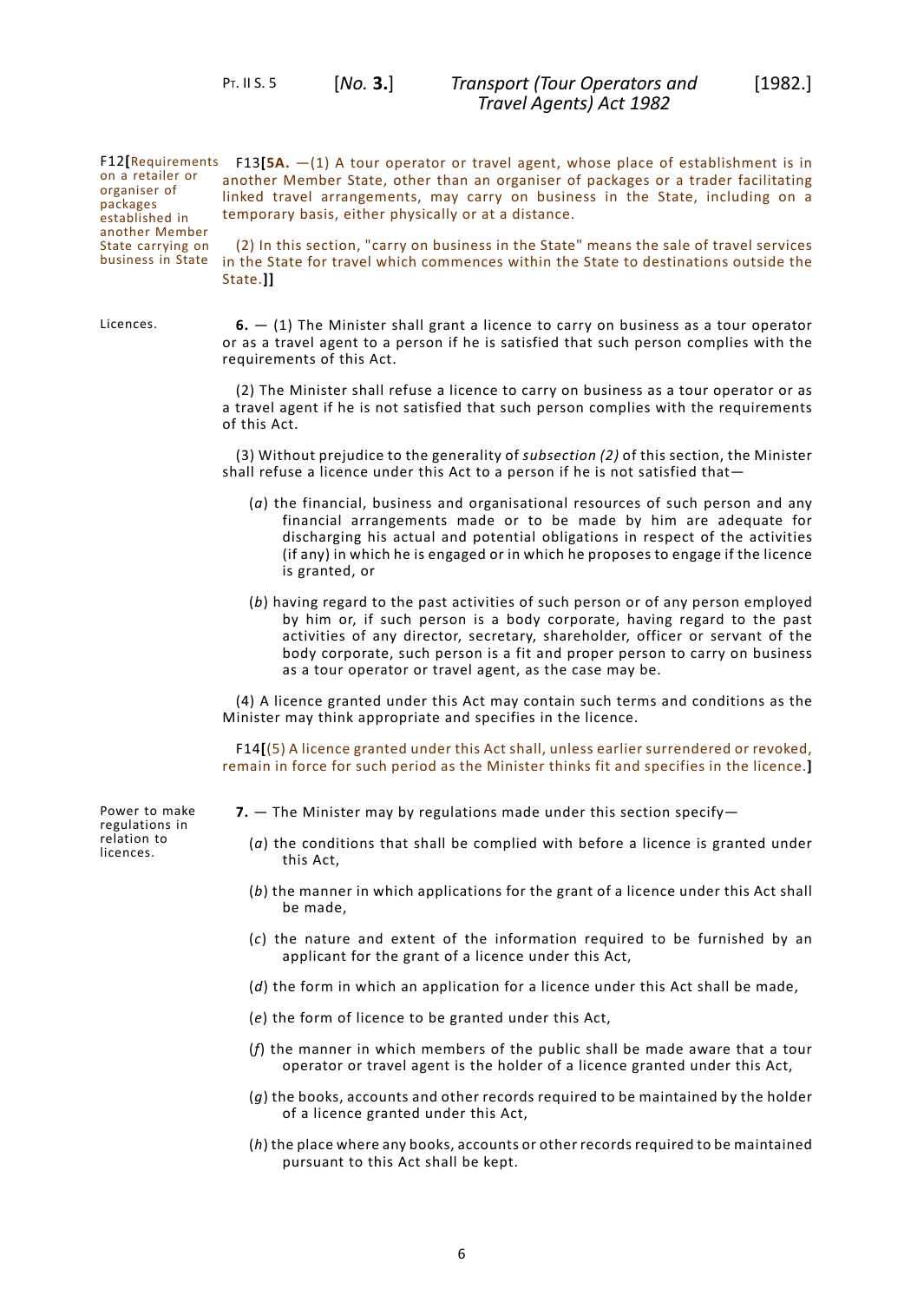<span id="page-8-0"></span>PT. II S. 8 [*No.* **3.**]

Revocation and varying of terms varying of terms  $\,$  to comply with any term or condition of a licence under this Act, the Minister may—<br>and conditions of licences. **8.** — (1) Where the holder of a licence is in breach of, or fails, neglects or refuses

(*a*) revoke the licence, or

(*b*) vary any term or condition of the licence.

F15**[**(2) The Minister may also revoke, or vary the terms and conditions of, a licence granted under this Act if he is no longer satisfied that—

- (*a*) the financial, business and organisational resources of the holder of the licence or any financial arrangements made by him are adequate for discharging his actual and potential obligations in respect of the business for which he has been granted a licence, or
- (*b*) having regard to—

(i) the past activities of the holder of the licence or of any person employed by him or, if such licence holder is a body corporate, having regard to the past activities of any director, secretary, shareholder, officer or servant of the body corporate, or

(ii) the manner in which the holder of the licence is carrying on his business,

<span id="page-8-1"></span>he is a fit and proper person to carry on business as a tour operator or travel agent, as the case may be.**]**

Appeals. **9.** — (1) Whenever the Minister proposes to revoke, other than pursuant to *[section](#page-9-0) [10](#page-9-0)* of this Act, or to vary the terms and conditions of, a licence granted under this Act, he shall notify the holder of the licence of his proposal and of the reasons for such proposal and shall, if any representations are made in writing by such holder within seven days, consider the representations.

> (2) Whenever the Minister refuses to grant a licence or decides, having considered any representations that may have been made by the holder of a licence, to revoke the licence or to vary any term or condition of the licence, he shall notify the applicant for, or as the case may be, the holder of, the licence of the refusal or decision and such applicant or such holder may within seven days appeal to the High Court against such refusal or such decision.

> (3) On the hearing of an appeal under this section in relation to a refusal to grant a licence under this Act or in relation to a decision of the Minister to revoke, or vary the terms and conditions of, a licence granted under this Act, the High Court may either confirm the refusal or decision or may allow the appeal and, where an appeal is allowed, the Minister shall grant the licence or shall not revoke, or vary the terms and conditions of the licence as the case may be.

> (4) A decision of the High Court on an appeal under this section shall be final save that, by leave of that Court, an appeal from the decision shall lie to the Supreme Court on a specified question of law.

> (5) An appeal shall not lie in any case where the Minister refuses to grant a licence to an applicant who does not comply with the provisions of *[section](#page-9-4) 13* of this Act or in any case where the Minister revokes a licence pursuant to *[section](#page-9-0) 10* of this Act.

> (6) Where, after the commencement of *[Part](#page-9-3) III* of this Act, a person appeals against a decision of the Minister to revoke or vary any term or condition of a licence or appeals against a refusal of the Minister to grant a licence, such person shall not, pending the determination of the appeal, carry on business as a tour operator or travel agent unless he complies with the provisions of *[section](#page-9-4) 13* of this Act.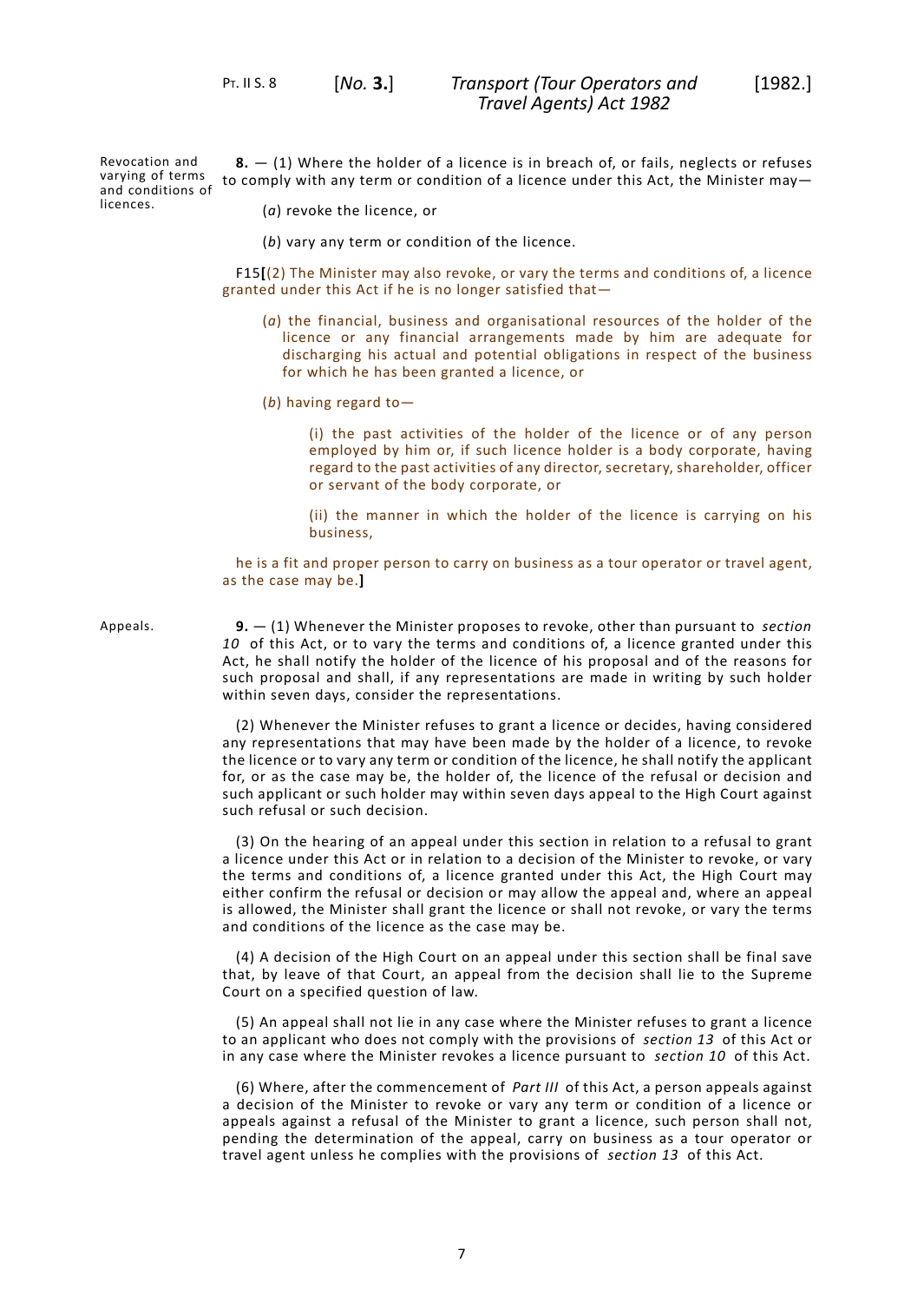<span id="page-9-0"></span>PT. II S. 10 [*No.* **3.**]

Revocation of licence in certain circumstances. **10.** —Where, owing to the failure or inability of a tour operator or travel agent to meet his financial or contractual obligations, any payment is or falls to be made pursuant to the Bond or from the Fund to a customer, the Minister shall forthwith revoke any licence granted under this Act.

<span id="page-9-1"></span>Power of entry and inspection. **11.** — A person authorised by the Minister may at any time enter into any premises in which the Minister has reason to believe that a person is carrying on business as a tour operator or travel agent and there inspect and examine books, accounts or records required to be maintained pursuant to this Act.

Fees. **12.** — (1) The Minister may, by regulations, made with the consent of the Minister for Finance, specify the scale of fees payable in respect of applications for licences under this Act.

> <span id="page-9-2"></span>(2) The Minister may make such charges as he considers appropriate in relation to any matter connected with a licence under this Act and the amount of any such charge shall be determined by the Minister, after consultation with the Minister for Finance, and shall be specified in regulations made under *subsection (1)* of this section.

> (3) All fees and charges payable under this Act shall be paid into, or disposed of for the benefit of, the Exchequer in accordance with the directions of the Minister for Finance.

> <span id="page-9-4"></span><span id="page-9-3"></span>(4) The Public Offices Fees Act, 1879, shall not apply in respect of fees payable pursuant to this Act.

# PART III

#### THE BOND

The Bond. **13.**  $-$  (1) A tour operator or travel agent shall, before a licence is granted to him under this Act, furnish evidence acceptable to the Minister that the tour operator or travel agent, as the case may be, has entered into an arrangement satisfactory to the Minister for the protection of persons who, during the period of validity of the licence, enter into contracts with him relating to overseas travel.

> (2) The arrangement referred to in *subsection (1)* of this section is in this Act referred to as " the Bond ".

> (3) The Bond shall provide that, in the event of the inability or failure of the tour operator or travel agent concerned to meet his financial or contractual obligations in relation to overseas travel contracts, a sum of money will become available to the Minister, or to any person nominated or approved of by the Minister, as trustee, to be applied for the benefit of any customer of the tour operator or travel agent concerned who has incurred loss or liability because of such inability or failure to meet financial or contractual obligations.

> (4) The sum of money referred to in *subsection (3)* of this section may be applied for all or any of the following purposes—

- (*a*) to provide travel facilities for any customer of the tour operator or travel agent concerned who is outside Ireland and who is unable to make the return journey provided for in the overseas travel contract by reason of the inability or failure of the tour operator or travel agent concerned to fulfil his financial or contractual obligations in relation to such overseas travel contract;
- (*b*) to reimburse a customer of a tour operator or travel agent for any reasonable expenses necessarily incurred by such customer by reason of the inability or failure of the tour operator or travel agent to meet his financial or contractual obligations in relation to an overseas travel contract;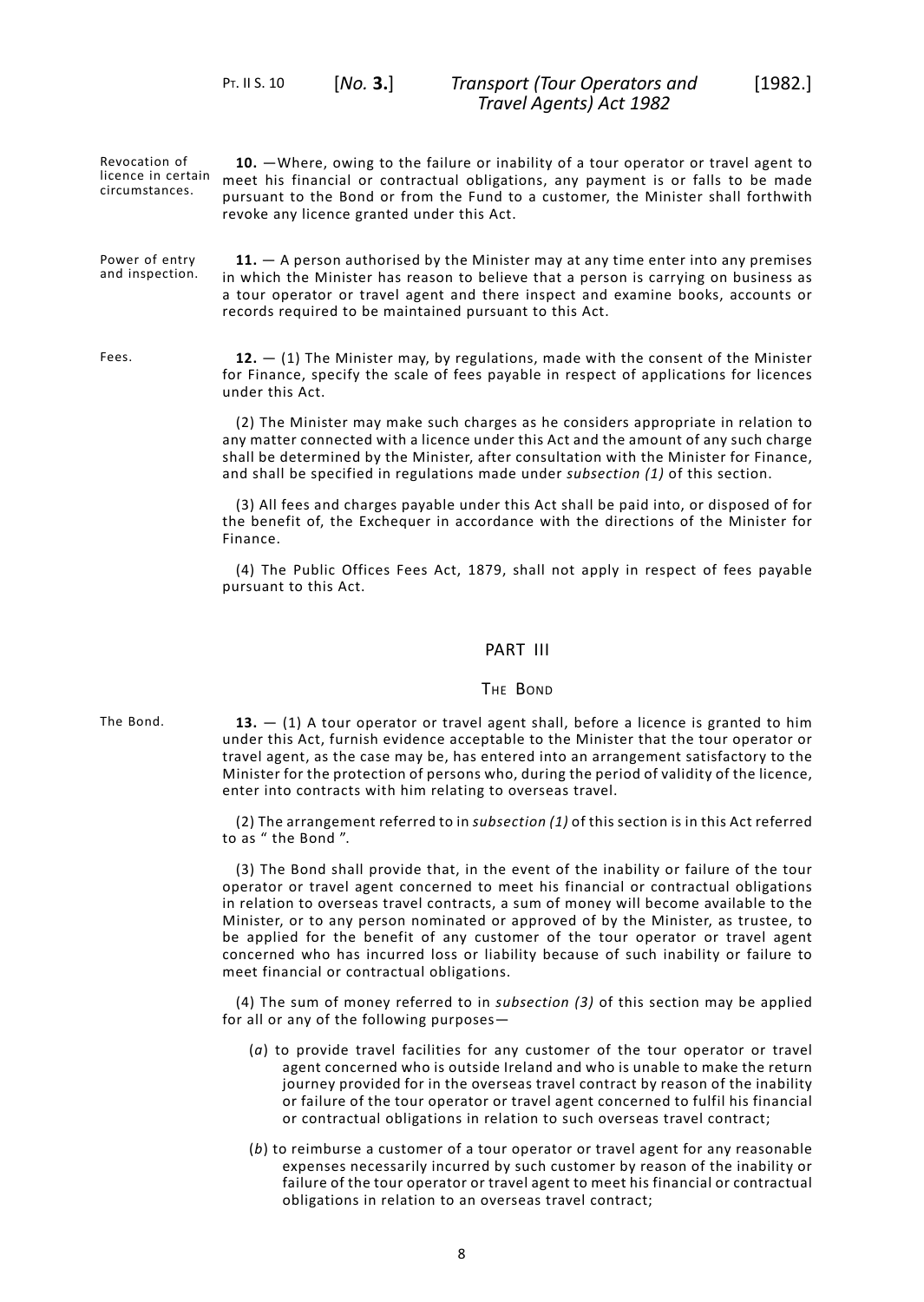PT. III S. 13 [*No.* **3.**]

- (*c*) to refund, as far as possible, to a customer of a tour operator or travel agent any payments made by him to the tour operator or travel agent in respect of an overseas travel contract which could not be completed by reason of the inability or failure of the tour operator or travel agent to meet his financial or contractual obligations in relation to such overseas travel contract;
- F16**[**(*d*) to defray any reasonable expenses incurred by the Minister or, as the case may be, the person nominated or approved of by the Minister as trustee, or provide for any payments to the Minister or trustee on behalf of a customer of a tour operator or travel agent in respect of an overseas travel contract which could not be completed by reason of the inability or failure of the tour operator or travel agent to meet his financial or contractual obligations in relation to such overseas travel contract.**]**

(5) The Minister or, as the case may be, the person nominated or approved of by the Minister, as trustee, shall keep all proper and usual accounts, including an income and expenditure account and a balance sheet, of all moneys received by him on foot of a bond and of all disbursements made by him from any such moneys.

(6) As soon as may be after the end of each year, accounts kept in pursuance of this section shall be submitted to the Comptroller and Auditor General for audit and, immediately after the audit, a copy of the income and expenditure account and of the balance sheet and a copy of the report of the Comptroller and Auditor General on the accounts shall be laid before each House of the Oireachtas.

(7) Without prejudice to any existing right of a customer of a tour operator or travel agent to recover damages in relation to the standard of accommodation or service provided pursuant to an overseas travel contract, nothing in this section shall be construed as enabling such customer to recover any damages out of any sum of money made available under the Bond.

F17**[**Security for package travel and linked travel arrangements

**13A.**— (1) Where the contract referred to in *section 13(1)* is a package or a linked travel arrangement, the tour operator or travel agent shall arrange security for that contract in accordance with *section 22* or *section 22A* of the Act of 1995, as the case may require.

(2) Notwithstanding *subsection (1)*, where a tour operator or travel agent has arranged a bond under *section 13* for the purpose of obtaining a grant of a licence under *section 6*, and where that bond offers equivalent protection for travellers to that required under *section 22* or *22A* of the Act of 1995, as the case may require, the tour operator or travel agent shall have also complied with the requirement to provide security in accordance with *section 22* or *22A*, as appropriate.

<span id="page-10-0"></span>(3) Notwithstanding *subsections (3)* and *(4)* of *section 13*, where, by virtue of *subsection (2)*, a tour operator or travel agent has complied with the requirement to provide security in accordance with *section 22* or *22A* of the Act of 1995, the purposes of that bond under *section 13* shall not be limited to the purposes set out in *subsections (3)* and *(4)* of that section but may also be used for the purposes set out in *sections 22* or *22A* of the Act of 1995.**]**

Requirements in relation to the Bond.

- <span id="page-10-1"></span>**14.** — The Minister may, by regulations, provide that—
	- (*a*) arrangements in relation to the Bond shall be entered into only with persons of a class or classes specified in the regulations, and
	- (*b*) the Bond shall be for such minimum sum and valid for such minimum period as may be specified in the regulations.

PART IV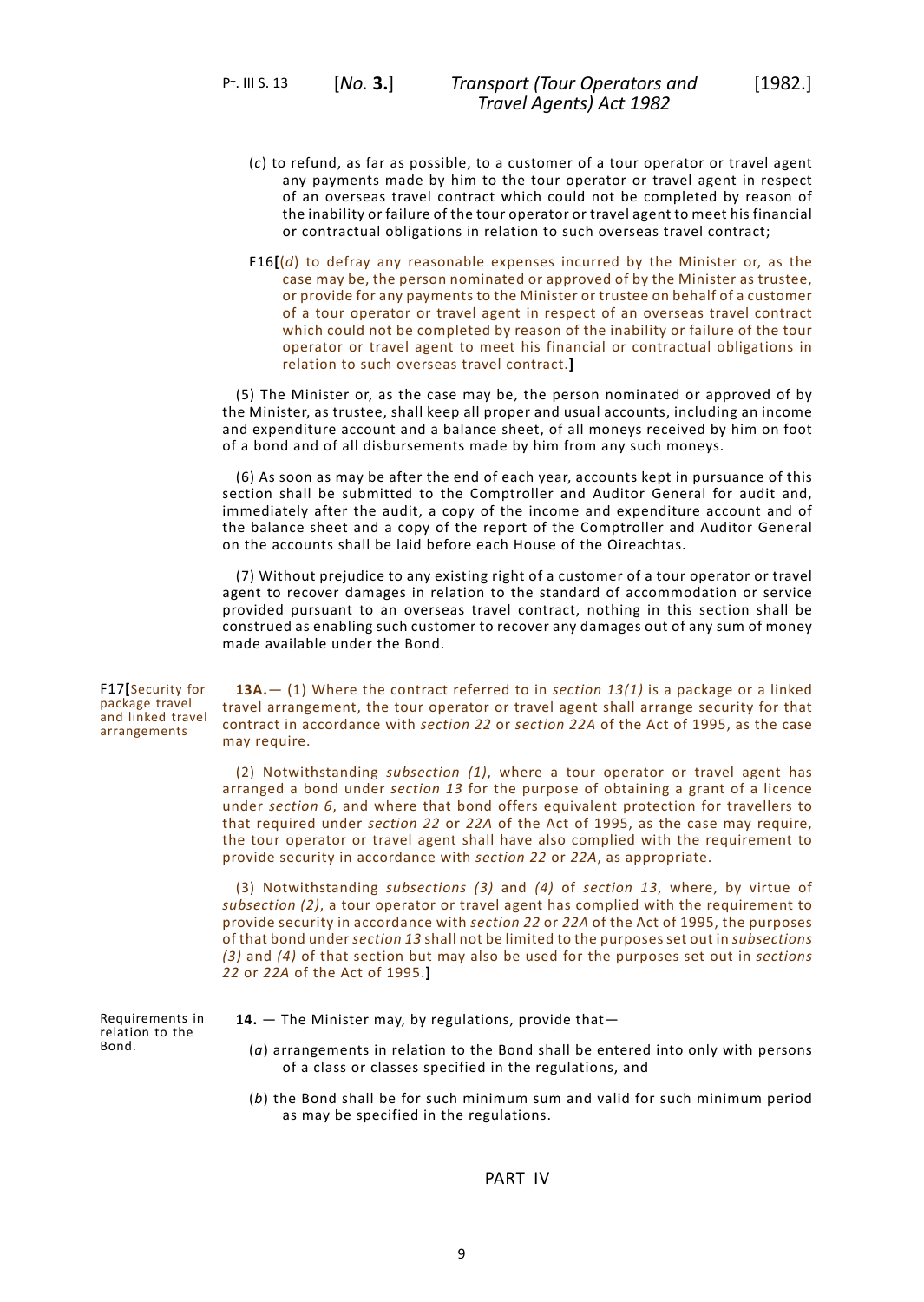<span id="page-11-0"></span>PT. IV S. 15 [*No.* **3.**]

# TRAVELLERS' PROTECTION FUND

Protection Fund. **15.** — F18**[**(1) The Minister shall establish a fund to be known as the Travellers' Protection Fund (in this Act referred to as "the Fund") from which payments may be made in accordance with *section 18* —

> (*a*) in respect of losses or liabilities incurred by customers of tour operators or travel agents who held a licence under this Act or whose licence has been revoked and the revocation is the subject of an appeal to the court, in consequence of the inability or failure of the tour operators or travel agents to meet their financial or contractual obligations in respect of overseas travel contracts, and

(*b*) to provide for:

(i) the refund of all payments made by or on behalf of a traveller in respect of a package travel contract insofar as travel services under the package travel contract cannot be performed as a consequence of the insolvency of the organiser of the package travel contract concerned;

(ii) the reimbursement of a traveller for any reasonable expenses necessarily incurred by the traveller in respect of a package travel contract as a consequence of the insolvency of the organiser of the package travel contract concerned;

(iii) where a package travel contract includes carriage of a traveller, the repatriation, and, if necessary, the financing of accommodation prior to the repatriation, of that traveller as a consequence of the insolvency of the organiser.**]**

(2) The collection, retention and disbursement of the resources of the Fund shall be a function of the Minister.

<span id="page-11-1"></span>(3) The Minister may by regulations made under this section nominate any person specified in the regulations to carry out any or all of the functions conferred on the Minister by this section.

Contributions to Fund. **16.** — (1) A tour operator shall make contributions to the Fund of such amounts and at such times on such basis as may be specified in regulations made by the Minister, with the consent of the Minister for Finance.

- (2) Regulations made by the Minister under this section may—
	- (*a*) provide that contributions for the Fund may be paid to the Minister or to such other person as may be specified in the regulations;
	- (*b*) provide that different contributions may be made by different classes of tour operators having regard to the scale of business of the tour operator and may specify the manner for determining the amounts of different contributions;
	- (*c*) specify the time and manner in which payments of sums due in respect of contributions to the Fund may be made.

F19**[**Minister's discretion to contribute to Fund

<span id="page-11-2"></span>**16A.** — (1) Subject to *subsection (2)* the Minister may, out of moneys provided by the Oireachtas, make such contributions to the Fund as he or she, with the consent of the Minister for Public Expenditure and Reform, considers appropriate.

(2) Contributions made to the Fund under *subsection (1)* shall be used solely for the purpose of making payments under*section 15(1)(b)*, in accordance with *paragraphs (aa)*, *(ba)* and *(ca)* of *section 18(1)*.**]**

Travellers'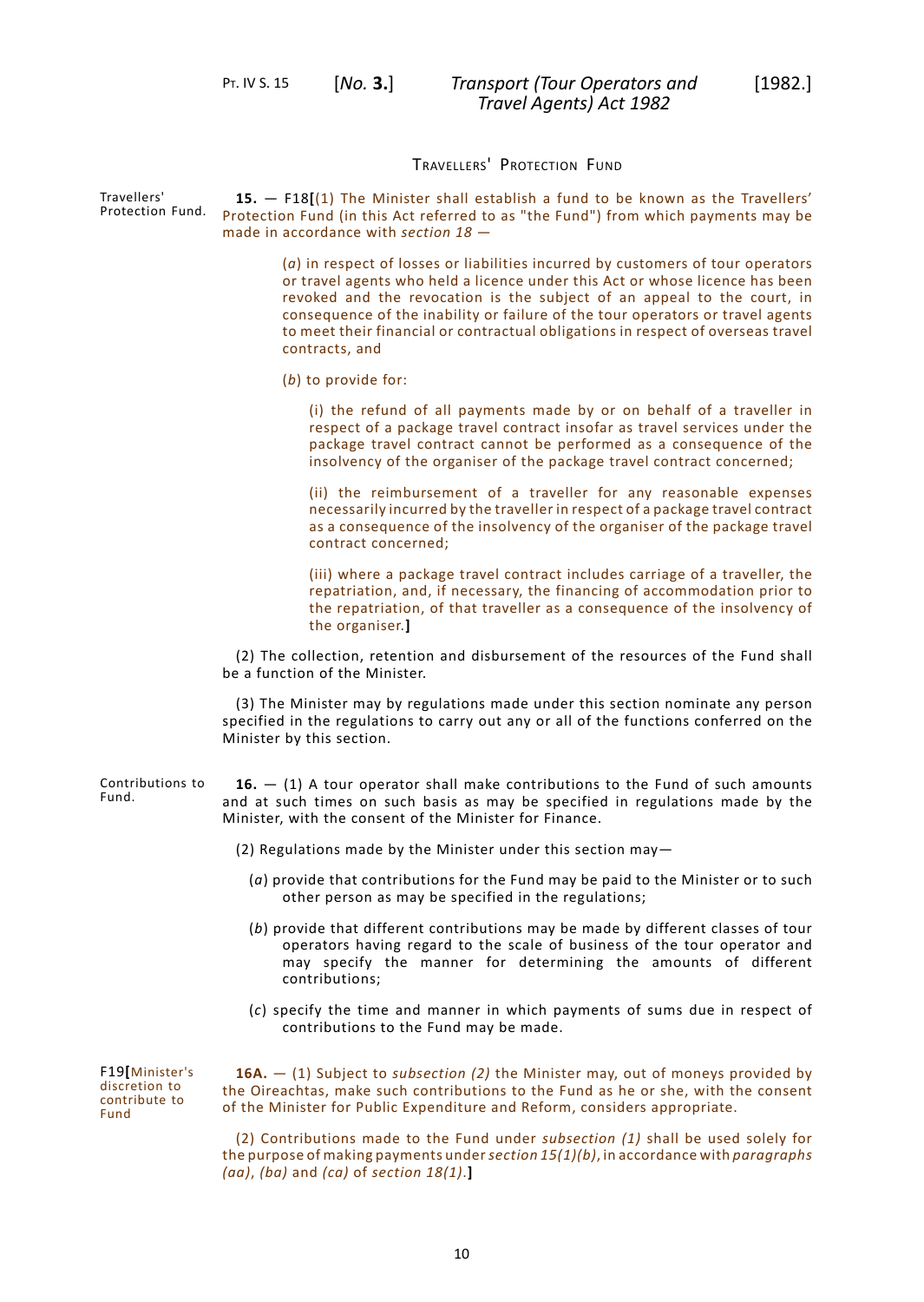Resources of the Fund.

<span id="page-12-0"></span>**17.** — (1) The resources of the Fund shall be maintained and administered by the Minister or, as the case may be, by a person nominated by him pursuant to *[section](#page-11-0) [15](#page-11-0)* of this Act.

(2) The costs of administration of the Fund shall be defrayed from the resources of the Fund.

(3) The Minister or, as the case may be, the person nominated by him pursuant to *[section](#page-11-0) 15* of this Act, shall keep all proper and usual accounts of all moneys paid into the Fund and of all disbursements from the Fund including an income and expenditure account and a balance sheet.

(4) As soon as may be after the end of each year, accounts kept in pursuance of this section shall be submitted to the Comptroller and Auditor General for audit and, immediately after the audit, a copy of the income and expenditure account and of the balance sheet and a copy of the report of the Comptroller and Auditor General on the accounts shall be laid before each House of the Oireachtas.

Disbursements from Fund.

<span id="page-12-1"></span>**18.** — (1) F20**[**Subject to *section 16A(2)*, payments may be made**]** from the Fund for all or any of the following purposes—

- (*a*) to provide travel facilities for any customer of a tour operator or travel agent who is outside Ireland and who is unable to make the return journey provided for in an overseas travel contract by reason of the inability or failure of the tour operator or travel agent concerned to fulfil his financial or contractual obligations in relation to such overseas travel contract;
- F21**[**(*aa*) where a package travel contract includes carriage of a traveller, to provide repatriation, and, if necessary, the financing of accommodation prior to the repatriation, of that traveller, required as a consequence of the insolvency of the organiser of the package travel contract concerned;**]**
- (*b*) to reimburse a customer of a tour operator or travel agent for any reasonable expenses necessarily incurred by such customer by reason of the inability or failure of the tour operator or travel agent to meet his financial or contractual obligations in relation to an overseas travel contract;
- F22**[**(*ba*) to reimburse a traveller for any reasonable expenses necessarily incurred by the traveller in respect of a package travel contract as a consequence of the insolvency of the organiser of the package travel contract concerned;**]**
- (*c*) to refund, as far as possible, to a customer of a tour operator or travel agent any payments made by him to the tour operator or travel agent in respect of an overseas travel contract which could not be completed by reason of the inability or failure of the tour operator or travel agent to meet his financial or contractual obligations in relation to such overseas travel contract;
- F23**[**(*ca*) to refund, as far as possible, to a traveller all payments made by him or her in respect of a package travel contract where the travel services under the package travel contract could not be performed as a consequence of the insolvency of the organiser of the package travel contract concerned;**]**
- (*d*) to defray any reasonable expenses incurred by the Minister, or provide for any payments by the Minister, on behalf of a customer of a tour operator or travel agent in respect of an overseas travel contract which could not be completed by reason of the inability or failure of the tour operator or travel agent to meet his financial or contractual obligations in relation to such overseas travel contract.
- F24**[**(*e*) to defray any reasonable expenses related to the recovery of monies due under *subsection (7)* where the Minister is satisfied that in undertaking such expenses there would be a substantial interest in protecting the fund;**]**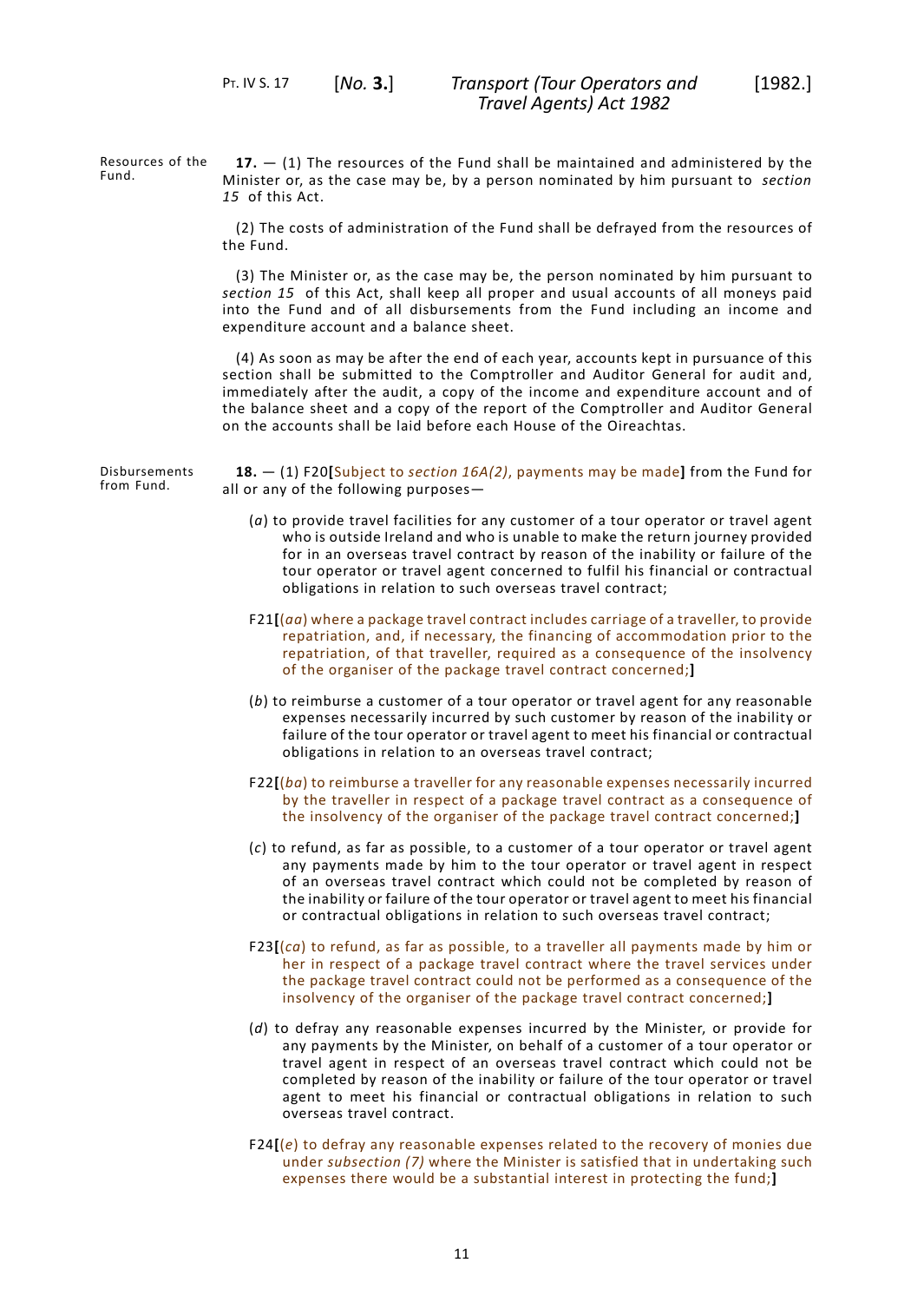(2) Payments may not be made from the Fund to a person in respect of any loss or liability incurred in connection with an overseas travel contract unless the tour operator or travel agent concerned held, at the time such person entered into the contract, a licence under this Act, or unless the licence of such operator or travel agent was, at that time, revoked and the revocation is the subject of an appeal to the court.

(3) Where money is payable on foot of the Bond to, or for the benefit of, a customer of a tour operator or travel agent for the purpose of compensating such customer for losses or liabilities incurred by him in connection with an overseas travel contract—

- (*a*) a payment shall not be made out of the Fund until all moneys payable under the Bond have been paid to, or for the benefit of, such person, and
- (*b*) a payment shall not be made out of the Fund to any person in respect of losses or liabilities incurred by him in any case where such person has already been reimbursed in full from moneys payable pursuant to the Bond.

(4) If any event occurs which may affect or delay payments pursuant to the Bond, the Minister or any person nominated by him pursuant to this Act, at his discretion, may make payments from the Fund to or for the benefit of any customer of a tour operator or travel agent who may be affected and any amount so paid shall be repaid to the Fund as soon as may be after any funds payable pursuant to the Bond have been realised.

(5) Without prejudice to any existing right of a customer of a tour operator or travel agent to recover damages in relation to the standard of accommodation or service provided pursuant to an overseas travel contract, nothing in this section shall be construed as enabling such customer to recover any such damages from the Fund.

(6) F25**[**Subject to *section 16A(2)*, regulations made by the Minister under this section may**]**—

- (*a*) provide for the determination of the amounts of payments from the Fund,
- (*b*) provide for the terms on which and the manner in which any payments from the Fund may be made in any particular case or classes of case,
- (*c*) specify the manner in which payments are to be made in any case where the amount of the Fund and any sums due pursuant to the Bond of a tour operator or travel agent are insufficient to satisfy the claims of all persons concerned, and, in particular, may specify that in any such case payments shall be made in proportion to the amount established to be due in respect of each claim.

<span id="page-13-0"></span>F26**[**(7) Where payments have been made from the fund under *subsection (1)*, because the Bond is insufficient, the fund shall be an unsecured creditor of the tour operator or travel agent concerned, in respect of such payments.**]**

Investment of money of Fund.

**19.** — (1) Moneys of the Fund shall be maintained in a current account to be managed and controlled by the Minister or in an investment account to be managed and controlled by the Minister for Finance.

(2) Sums payable into the Fund shall be paid into the current account thereof and sums payable out of the Fund shall be paid out of that account.

(3) Moneys standing to the credit of the current account and not required to meet current expenditure shall be transferred to the investment account of the Fund.

(4) Whenever the moneys in the current account of the Fund are insufficient to meet the liabilities of that account, there shall be transferred to that account from the investment account of the Fund such sums as may be necessary for the purpose of discharging those liabilities.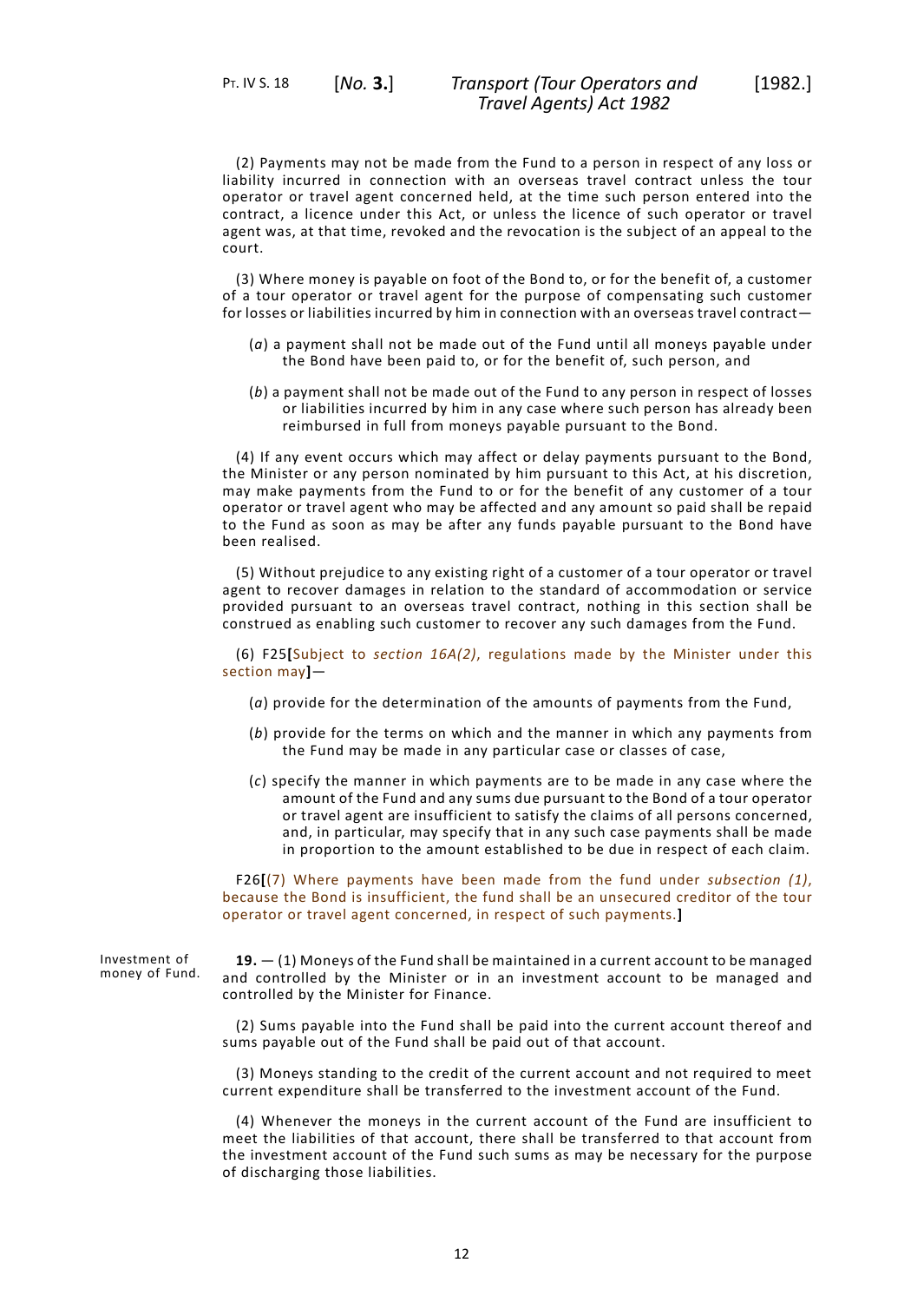(5) Subject to *subsection (4)* of this section, moneys standing to the credit of the investment account of the Fund shall be invested by the Minister for Finance, and income arising from any such investment shall be paid into that account.

<span id="page-14-0"></span>(6) An investment pursuant to *subsection (5)* of this section may be in any securities in which trustees are for the time being by law empowered to invest trust funds or in any of the stocks, funds and securities as are for the time being authorised by law as investments for Post Office Savings Bank funds.

### PART V

#### **MISCELLANEOUS**

<span id="page-14-1"></span>**20.** — (1) A person who carries on business, or holds himself or herself as carrying on business—

(*a*) as a tour operator F28**[**...**]**, in contravention of *section 4*, or

(*b*) as a travel agent F28**[**...**]**, in contravention of *section 5*,

commits an offence and is liable—

- (i) on summary conviction, to a class A fine, or
- (ii) on conviction on indictment, to a fine not exceeding €250,000.

(2) A person who for the purposes of obtaining for himself or herself or any other person a licence under *section 6* makes a statement which he or she knows to be false or misleading or who recklessly makes a statement which is false in a material particular commits an offence and is liable—

- (*a*) on summary conviction, to a class A fine, or
- (*b*) on conviction on indictment, to a fine not exceeding €50,000, and any such licence obtained by him or her as a result of that statement is void and of no effect.

<span id="page-14-2"></span>(3) Where a person is convicted of an offence under this section the court shall, unless it is satisfied that there are special and substantial reasons for not so doing, order that person to pay to the Minister the costs and expenses, measured by the court, incurred by the Minister in relation to the investigation, detection and prosecution of the offence.**]**

**21.** — (1) Summary proceedings in respect of an offence under this Act may be brought and prosecuted by the Minister.

(2) Notwithstanding section 10 (4) of the Petty Sessions (Ireland) Act, 1851, summary proceedings for an offence under this Act may be instituted—

- (*a*) in every case, within two years from the date of the offence, and
- (*b*) if at the expiry of that period, the person to be charged is outside the State, within six months of the date on which he enters the State.

(3) Where an offence under this Act is committed by a body corporate and the offence is proved to have been committed with the consent or connivance of, or to be attributable to any neglect on the part of, any director, manager, secretary or other similar officer of the body or any person who was purporting to act in any such capacity, he, as well as the body, shall be guilty of the offence and shall be liable to be proceeded against and punished accordingly.

F27**[**Offence contravening *section 4* or *5* and penalties.

Provisions in relation to offences.

13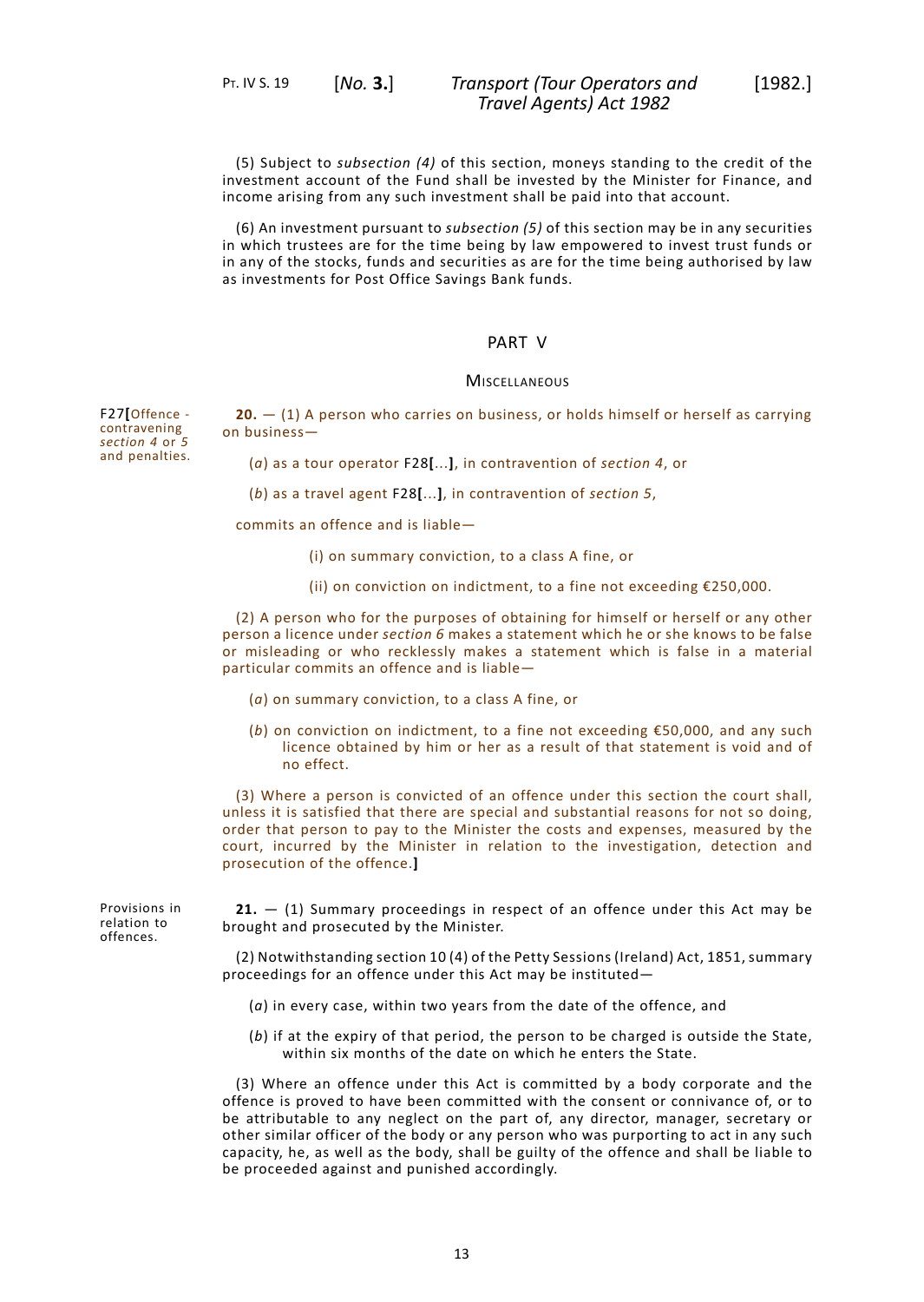<span id="page-15-0"></span>PT. V S. 22 [*No.* **3.**]

<span id="page-15-2"></span><span id="page-15-1"></span>

| Indictment of<br>bodies corporate.                                                             | $22. - (1)$ A body corporate may be sent forward for trial on indictment for an<br>offence under section 20 of this Act with or without recognisances.                                                                                                                                                                                                                                                                                                                                       |
|------------------------------------------------------------------------------------------------|----------------------------------------------------------------------------------------------------------------------------------------------------------------------------------------------------------------------------------------------------------------------------------------------------------------------------------------------------------------------------------------------------------------------------------------------------------------------------------------------|
|                                                                                                | F29[(2) The provisions of section 382 of the Companies Act, 1963 shall extend to<br>every body corporate (whether or not a company within the meaning of the Act)<br>charged on indictment with an offence under section 20 of this Act.]                                                                                                                                                                                                                                                    |
| Provisions as to<br>proceedings in<br>court or in<br>liquidation.                              | 23. - In determining, in proceedings in any court, or in any liquidation, a claim by<br>a person in respect of an overseas travel contract against a tour operator or travel<br>agent, the extent, if any, to which such person may have benefited pursuant to the<br>provisions of this Act shall be taken into account by the court or, as the case may be,<br>by the liquidator.                                                                                                          |
| Payments to Fund<br>and Bond not<br>part of tour<br>operator's or<br>travel agent's<br>assets. | <b>24.</b> - Neither payments made to the Fund pursuant to section 15 of this Act by a<br>tour operator nor any moneys payable on foot of the Bond entered into by such tour<br>operator or by a travel agent pursuant to section 13 of this Act shall be reckoned to<br>be part of the assets of such tour operator or travel agent and none of such moneys<br>shall be used to discharge any liability of the tour operator or travel agent otherwise<br>than in accordance with this Act. |
| Orders and<br>regulations.                                                                     | $25. - (1)$ Any order or regulation made by the Minister under this Act may contain<br>such incidental or consequential provisions as appear to the Minister to be necessary<br>or expedient for the purpose of implementing the provisions of this Act.                                                                                                                                                                                                                                     |
|                                                                                                | (2) The Minister may make such orders or regulations as appear to him to be<br>necessary or expedient to implement the provisions of this Act and the Minister may<br>amend or revoke any order made under this section.                                                                                                                                                                                                                                                                     |
|                                                                                                | (3) Every order and regulation made by the Minister under this Act shall be laid<br>before each House of the Oireachtas as soon as may be after it is made, and if a<br>resolution annulling the order or regulation, as the case may be, is passed by either                                                                                                                                                                                                                                |

<span id="page-15-3"></span>House, within the next subsequent twenty-one days on which that House has sat after the order or regulation is laid before it, the order or regulation shall be annulled accordingly, but without prejudice to the validity of anything previously done thereunder.